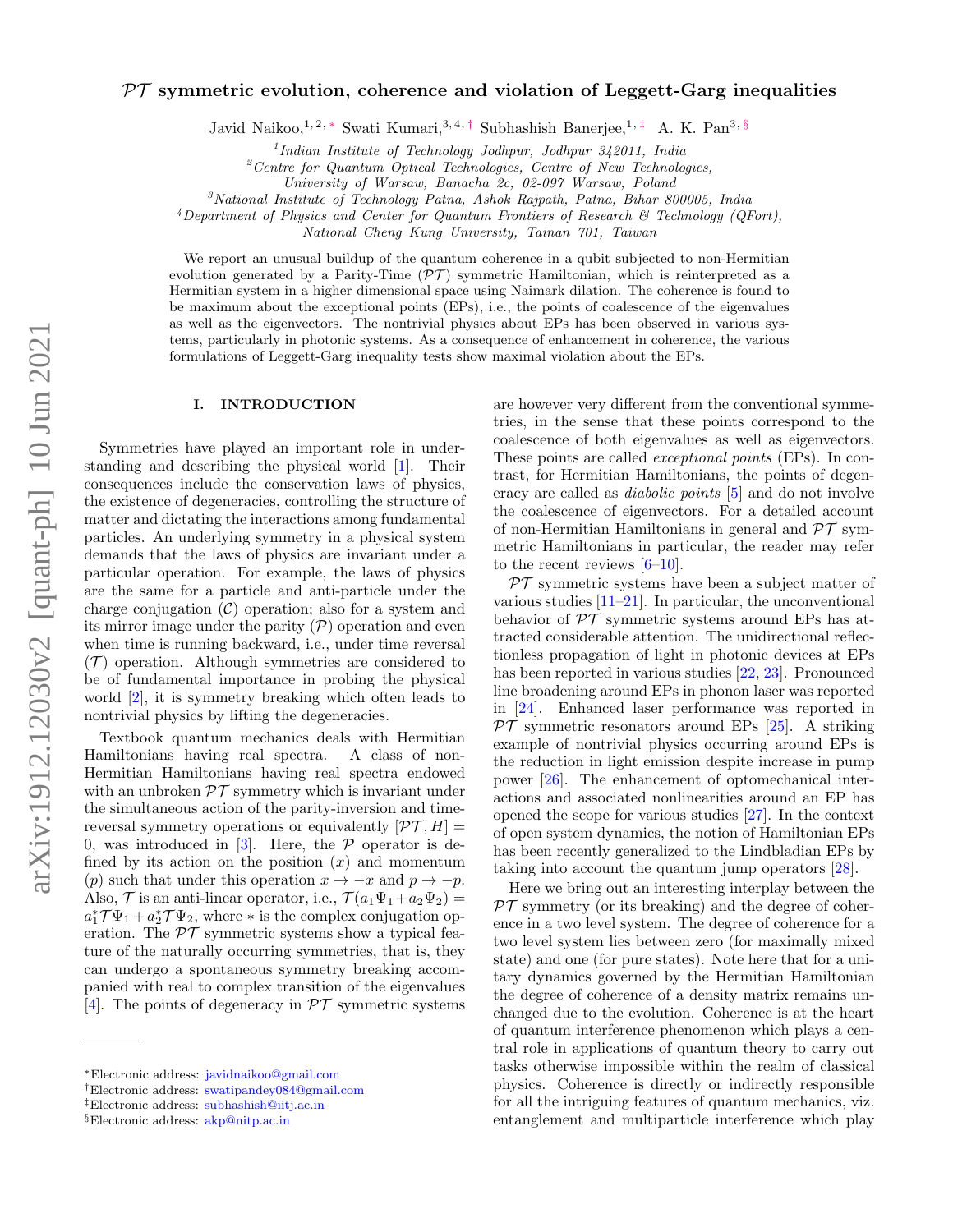a central role in carrying out the quantum information tasks, like teleportation [29] and quantum key distribution [30, 31]. The notion of coherence was operationally formulated as a resource theory in [32] and has been a theme of study of various works [33–39].

We first demonstrate how the degree of coherence of a qubit density matrix can be increased through the nonunitary evolution, reinterpreted as evolution generated by a Hermitian system in a higher dimensional space using Naimark dilation, generated by the  $\mathcal{PT}$  symmetric Hamiltonian. Here we consider the  $l_1$  norm measure of the coherence which is calculated in terms of the offdiagonal elements of the density matrix. In fact, we show that the maximally mixed state  $\mathcal{I}/2$  can evolve to a pure state at the EPs. As a potential application of this effect, we examine the quantum violation of the standard Leggett-Garg inequalities (LGIs) for testing macrorealism and find that the quantum value reaches its algebraic maximum at the EPs. Probabilistic formulations of LGIs, for example, Wigner form [40–42], in which no explicit use of the eigenvalues of the measured observable is required, are also studied. Since Wigner form of LGIs are stronger than standard LGIs, their quantum violations also achieve their respective algebraic maximum.

The plan of this work is as follows: In Sec. II, we sketch the details of the model used. Section III is devoted to an analysis of the coherence and mixedness about the EPs. The consequences of this effect in terms of algebraic maximum violations obtained in Leggett-Garg Inequalities is then investigated in Sec. IV. We make our conclusions in Sec. V.

## II. MODEL: PT -SYMMETRIC DYNAMICS AND ITS EXTENSION TO CONVENTIONAL QUANTUM MECHANICS

#### A. PT symmetric time evolution

In order to make the paper self-contained, we sketch a possible mechanism to generate the  $\mathcal{PT}$  symmetric dynamics. A two level atom in which the two levels are coupled by a near resonant field, describes a coupled two mode system. Such a configuration can be realized experimentally in many ways. For example, two hyperfine levels can be produced by adiabatically eliminating a third intermediate level, using Raman lasers, in a  $\Lambda$  type atom [43, 44]. This configuration provides a natural example of a system with loss and gain, associated here with levels 3 and 1, respectively. As discussed ahead, a balance in loss and gain leads to a scenario in which the system dynamics is governed by an effective Hamiltonian invariant under the combined operation of Parity and Time reversal. Specifically, consider a three level  $\Lambda$  type atom with the hyperfine levels represented by  $|\psi_1\rangle$ ,  $|\psi_2\rangle$  and  $|\psi_3\rangle$ , such that  $|\psi_1\rangle$  and  $|\psi_3\rangle$  are coupled by an radio-frequency field and at the same time are connected to  $|\psi_2\rangle$  by two

optical fields, see Fig. (1). The dynamics of this system can be reduced to an effective two level system by adiabatically eliminating excited state  $|\psi_2\rangle$ , under large detuning condition [18, 45]. By assuming equal gain and loss rates, the resulting Hamiltonian is given by

$$
H = \begin{pmatrix} i\gamma & J \\ J & -i\gamma \end{pmatrix} . \tag{1}
$$

Here,  $i = \sqrt{-1}$ , and  $\gamma$  is gain/loss parameter and  $J =$  $|1 - \exp(-i\phi)|$  is the coupling strength between the two levels. Note that H is P-pseudo-Hermitian, with  $P = \sigma_x$ , the Pauli-x operator, such that  $H^{\dagger} = P H P^{\dagger}$ . The eigenvalues  $(E_{\pm} = \pm \sqrt{J^2 - \gamma^2})$  of the Hamiltonian are real for  $J > \gamma$  and system is said to be in PT symmetric phase, while the case  $J < \gamma$  corresponds to the PT symmetry broken phase. The scenario for which  $J = \gamma$  represents a special case when the eigenvalues become equal (here zero) and the eigenvectors coalesce and is called as the exceptional point.

# B.  $PT$  symmetry and conventional quantum mechanics

A system exhibiting  $\mathcal{PT}$  symmetry can be thought of as part of a larger conventional quantum mechanical system living in a higher dimensional space by using the Naimark dilation theorem [46]. Corresponding to the  $\mathcal{PT}$  symmetric state  $|\psi_{PT}\rangle$ , one can construct a  $\mathcal{PT}$  symmetric counterpart  $\xi^{1/2} |\psi_{PT}\rangle$ , and couple the system to a two level ancilla leading to the total state  $|\psi_{total}\rangle = |\uparrow\rangle \otimes |\psi_{PT}\rangle + |\downarrow\rangle \otimes \xi^{1/2} |\psi_{PT}\rangle$ , such that  $\langle \psi_{total} | \psi_{total} \rangle = c \langle \psi_{PT} | \eta | \psi_{PT} \rangle$  is constant under the dynamics generated by H. Here,  $\xi = c\eta - \mathbb{1}_{2 \times 2}$ ,  $c = \sum_{i=1,2} 1/\lambda_i$ , and  $\lambda_i$ 's are the eigenvalues of  $\eta$  [47]. The necessary and sufficient condition for the spectrum of H to be real, a scenario often called as the exact PT symmetry, is the existence of an invertible linear operator O, such that  $\eta = O O^{\dagger}$  and  $H = \eta H^{\dagger} \eta^{-1}$  [48]. For the system under consideration, we have

$$
O = \frac{1}{J} \begin{pmatrix} i\gamma - \sqrt{J^2 - \gamma^2} & i\gamma + \sqrt{J^2 - \gamma^2} \\ J & J \end{pmatrix},
$$
\n
$$
\eta = \frac{2}{J} \begin{pmatrix} J & i\gamma \\ -i\gamma & J \end{pmatrix}.
$$
\n
$$
(2)
$$

Also, the  $\xi$  operator defined above turns out to be square of  $\eta$ . However, this special case holds only for two level systems as considered in this work.

The unitary  $U_{total} = \exp(-iH_{total}t)$ , with  $H_{total} =$  $\mathbb{1} \otimes H_S + H_I$ , can be constructed which governs the dynamics in the extended space. Here,  $H<sub>S</sub>$  acts locally in the system Hilbert space and  $H_I$  controls the interaction between system and ancilla. A similar scheme has been implemented experimentally to probe the no-signaling principle under  $\mathcal{PT}$  symmetric dynamics [49].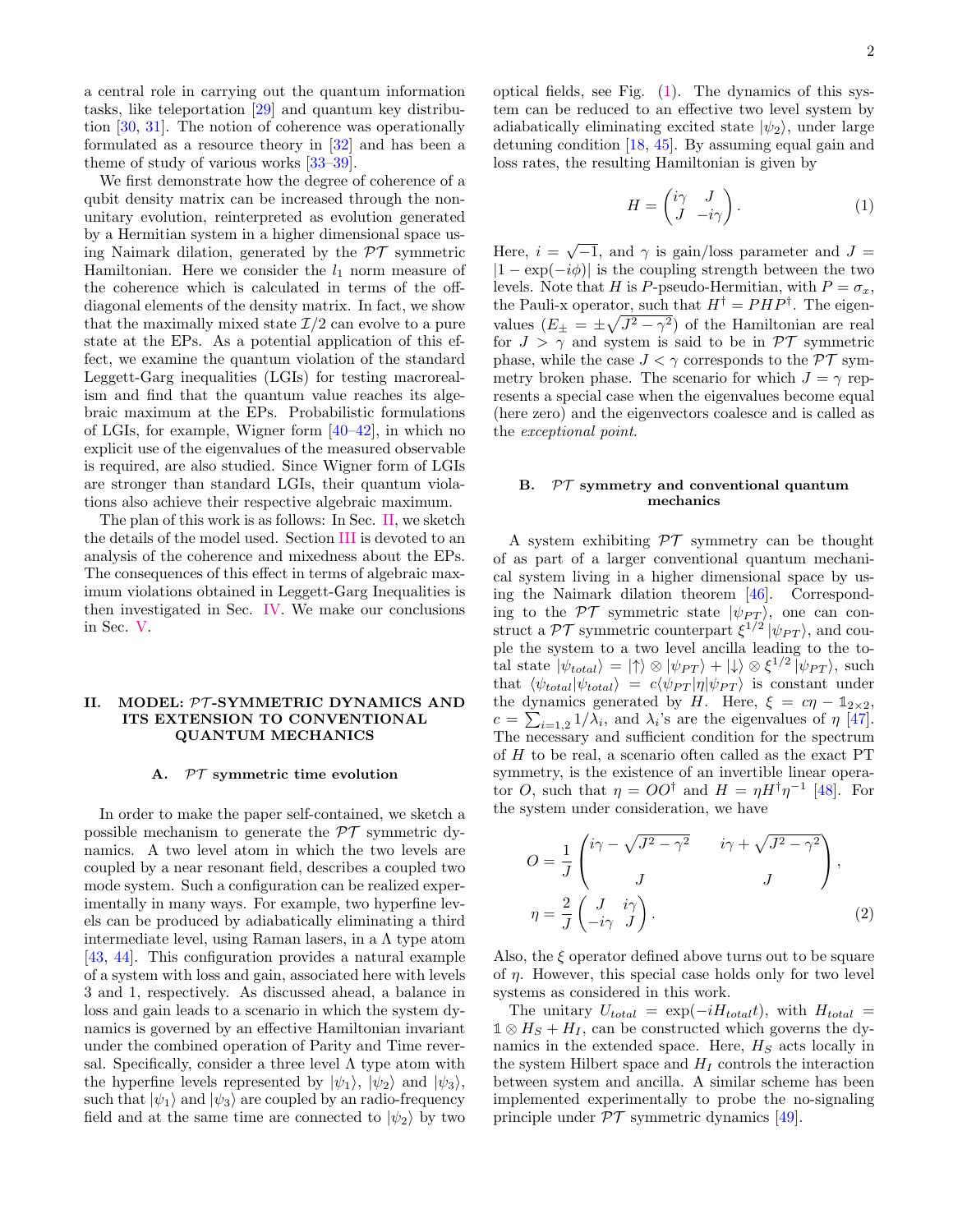We now consider the time evolution of our effective two level  $\mathcal{PT}$  symmetric system. The time evolution of the states  $\rho_k(t) = |\psi_k(t)\rangle \langle \psi_k(t)|$   $(k = 1, 3)$ , from time s to t (with  $t > s$ ), is given by the Schrodinger equation  $\rho_k(t) = U(t-s)\rho_k(s)U^{\dagger}(t-s)$ . It is important to note here that  $U(t - s) = \exp[-iH(t - s)]$  is not a unitary operator, since H is not Hermitian. Consequently,  $\rho_k(t)$ as such, is not normalized. We define the normalized state by dividing with the time dependent norm, i.e.,

$$
\tilde{\rho}_k(t) = \frac{U(t-s)\rho_k(s)U^{\dagger}(t-s)}{\text{Tr}\left[U(t-s)\rho_k(s)U^{\dagger}(t-s)\right]}.
$$
\n(3)

With  $\mathcal{PT}$  symmetric Hamiltonian given in Eq. (1), the



FIG. 1: (Color online) Schematic of a three level Λ type atom. The parameters  $g$ ,  $G$  and  $J$  correspond to the coupling strengths between the levels as shown. Levels  $|\psi_1\rangle$  and  $|\psi_3\rangle$  are assumed to have equal gain and loss rate  $\gamma$ . Level  $|\psi_1\rangle$  and  $|\psi_3\rangle$  are connected by radio-frequency field and simultaneously to  $|\psi_2\rangle$  by two optical field modes.

time evolution operator turns out to be

$$
U(t) = \n\begin{pmatrix}\nC_h (Jt\sqrt{\alpha^2 - 1}) + \frac{\alpha S_h (Jt\sqrt{\alpha^2 - 1})}{\sqrt{\alpha^2 - 1}} & -\frac{i\alpha S_h (Jt\sqrt{\alpha^2 - 1})}{\sqrt{\alpha^2 - 1}} \\
-\frac{i\alpha S_h (Jt\sqrt{\alpha^2 - 1})}{\sqrt{\alpha^2 - 1}} & C_h (Jt\sqrt{\alpha^2 - 1}) - \frac{\alpha S_h (Jt\sqrt{\alpha^2 - 1})}{\sqrt{\alpha^2 - 1}}\n\end{pmatrix}.
$$
\n(4)

Here,  $C_h$  and  $S_h$  stand for the hyperbolic functions cosh and sinh, respectively. Also,  $\alpha = \gamma / J$  is a dimensionless parameter, such that  $\alpha = 1$  corresponds to a degeneracy in the eigenvalues of (1) and flags the EP. In the presence of gain/loss, i.e.,  $\gamma \neq 0$ ,  $U(t)$  generates a non-unitary dynamics. However, when  $\gamma = 0$ , the Hamiltonian becomes Hermitian leading to unitary dynamics. In the later case, we denote the unitary operator as  $\mathcal{U} = U(t)|_{\gamma=0}$ , such that its action on  $|+\rangle \in \{|\pm\rangle = (|0\rangle \pm |1\rangle)/\sqrt{2}\},$ is  $\mathcal{U}|+\rangle = \exp(-iJt)|+\rangle$ ; the operation U is incoherent in the sense of Eq. (7) below. However, in the non-Hermitian scenario, i.e.,  $\gamma \neq 0$ , the (normalized) state is given by

$$
U(t)|+\rangle = \frac{1}{\sqrt{|c_1|^2 + |c_2|^2}}(c_1|+\rangle + c_2|-\rangle)
$$
 (5)

with  $c_1 = \cosh(Jt\sqrt{\alpha^2 - 1}) - i \frac{1}{\sqrt{\alpha^2 - 1}} \sinh(Jt\sqrt{\alpha^2 - 1})$ and  $c_2 = \frac{\alpha}{\sqrt{\alpha^2-1}} \sinh(Jt\sqrt{\alpha^2-1})$ . In the limit  $\alpha \to 0$ , we recover the unitary dynamics and the resulting operation is incoherent. It is worth mentioning here that, in general, the effective Hamiltonian formalism could be thought of as a semi-classical approximation. The general problem could be envisaged to be handled in terms of the quantum master equation taking into account the quantum jumps. In such a case one would deal with the so called Liouvillian exceptional points [28].

## III. PT SYMMETRIC TIME EVOLUTION AS A COHERENT OPERATION

Quantum coherence is the ability to form superposition of quantum state. It is usually defined with respect to a fixed basis. Specifically, given a basis  $\{|e_i\rangle\}_{i=0}^{d-1}$  for a d-level system, a state  $\rho$  is *incoherent* if it is diagonal in this basis, i.e., if  $\rho = \sum_j p_j |e_j\rangle\langle e_j|$ , where  $p_j$ 's form some probability distribution. This motivates for a natural definition of coherence in terms of the off-diagonal elements of the density matrix

$$
C(\rho) = \sum_{i,j \, (i \neq j)} |\rho_{ij}|,\tag{6}
$$

such that  $0 \leq C(\rho) \leq 1$ . The extreme points 0 and 1 corresponds to the mixed state and the maximally coherent state, respectively. This measure is monotonic under incoherent completely positive and trace preserving (CPTP) operations.

Let  $\Im$  denote a set of incoherent states. A density matrix  $\delta \in \mathfrak{I}$ , if  $\delta = \sum_j c_j |j\rangle\langle j|$  is diagonal in the basis  $\{|j\rangle\}$ . A general quantum operation is characterized by a set of completely positive and trace preserving operators, known as Kraus operators [50], denoted here by  $\{\mathcal{K}_i\}_{i=1}^n$ . Unitary dynamics can be thought of as a special case with just one Kraus operator. The operation  $\Lambda^{IO}$  is said to be *incoherent* if [51]

$$
\Lambda^{IO}[\delta] = \sum_{i} \mathcal{K}_{i} \delta \mathcal{K}_{i}^{\dagger} \in \mathfrak{I}.
$$
 (7)

The application of each Kraus operator individually, cannot generate the coherence, i.e.,  $\mathcal{K}_i |j' \rangle \approx |j'' \rangle$ , for some  $|j'\rangle, |j''\rangle \in \{|j\rangle\}$  [52]. Surprisingly, the time evolution generated by non-unitary operator given in Eq. (4) turns out to be a coherent operation, generating coherence in a maximally mixed state. This is one of the main observations of this work and is explained in more detail ahead. Further investigation is invited to explore the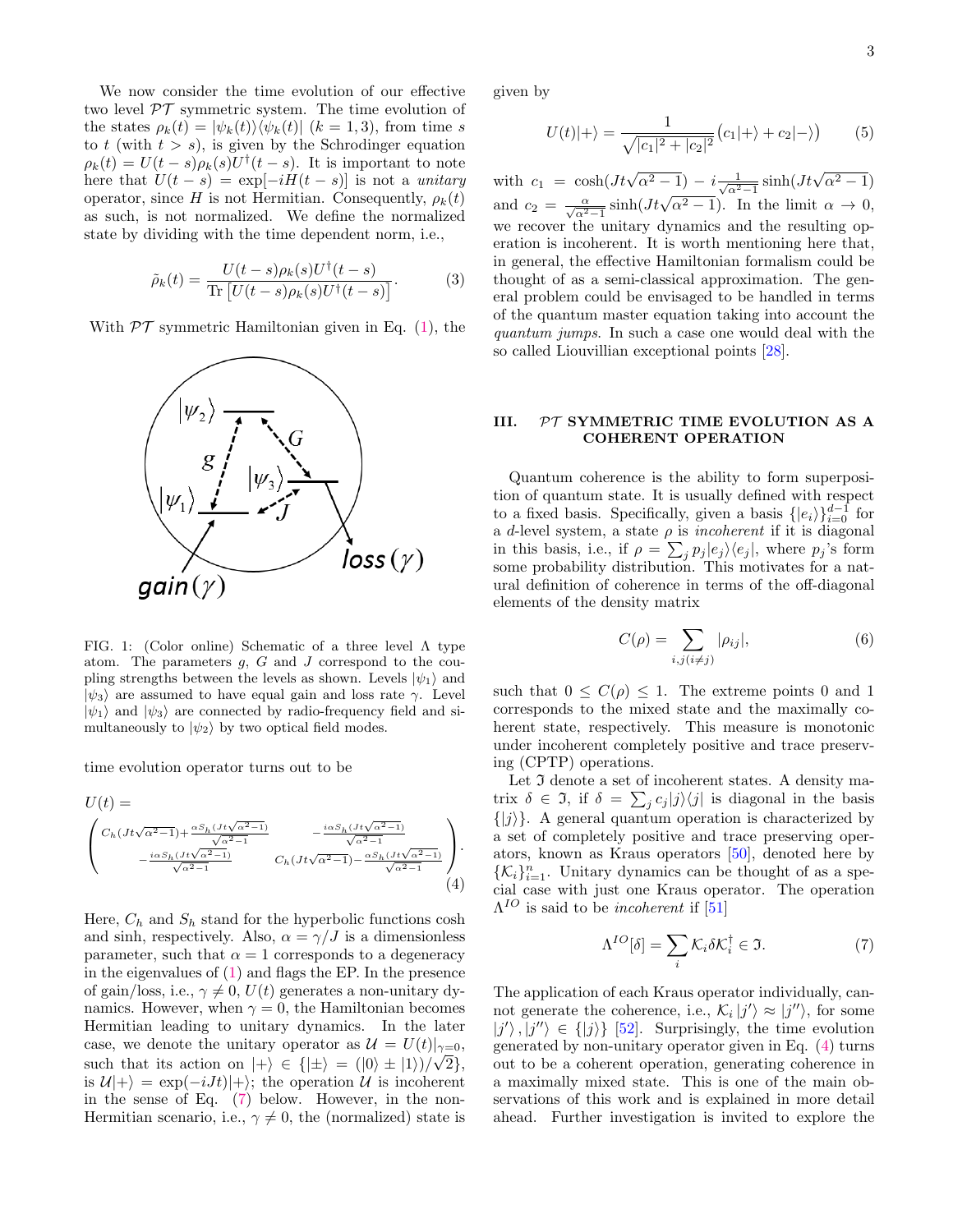interplay various quantum resources viz., entanglement and coherence and the non-unitary dynamics generated by non-Hermitian Hamiltonians [17, 18]. A hierarchy of single qubit incoherent operations suitable under different circumstances exists in the literature [51].

The maximally mixed initial state at time  $t = 0$ , i.e.,  $\rho(0) = \mathcal{I}/2$  ( I being the identity matrix), evolved for time  $t$  according to Eq. (3), leads to the normalized state,  $\tilde{\rho}(t) = \frac{U(t)\rho(0)U^{\dagger}(t)}{\text{Tr}[U(t)\rho(0)U^{\dagger}(t)]}$ . The *l*<sub>1</sub> norm of coherence measure for the state  $\tilde{\rho}(t)$  turns out to be

$$
C(\tilde{\rho}(t)) = 2 \left| \frac{\alpha \sinh^2 \left( Jt\sqrt{\alpha^2 - 1} \right)}{\alpha^2 \cosh \left( 2Jt\sqrt{\alpha^2 - 1} \right) - 1} \right|.
$$
 (8)

In the limit  $\alpha \to 1$ , for large t,  $C(\tilde{\rho}(t)) \to 1$ , the coherence reaches maximum value at the exceptional point. Figure (2) depicts the behavior of the coherence parameter  $C(\tilde{\rho})$ . It is well known the notion of coherence is intimately related to the mixedness and satisfy the following complementary relation for an arbitrary state  $\xi \in \mathbb{C}^d$  [36]

$$
\frac{C^2(\xi)}{(d-1)^2} + \mu(\xi) \le 1,
$$
\n(9)

where  $\mu(\xi) = \frac{d}{d-1}(1-\text{Tr}[\xi^2])$  is the mixedness parameter. This relation defines the limits on the degree of coherence imposed by mixedness as a consequence of system environment interactions. This becomes pertinent to the current discussion since the  $\mathcal{PT}$  symmetry emerges in our system as consequence of gain-loss effects. The corresponding mixedness parameter to the coherence given in Eq. (8) turns out to be

$$
\mu(\tilde{\rho}) = \frac{\left(\alpha^2 - 1\right)^2}{\left(\alpha^2 \cosh\left(2Jt\sqrt{\alpha^2 - 1}\right) - 1\right)^2}.\tag{10}
$$

In the limiting case with  $\alpha \to 1$ , the mixedness parameter  $\mu(\tilde{\rho}) = 0$  in accordance with the complementarity relation in Eq. (9). Thus, the maximally mixed state subjected to the  $\mathcal{PT}$  symmetric dynamics becomes a pure state at the EP, a feature also seen in Fig. (2). The unusual enhancement of coherence about the exceptional points has important consequences; it enables improved quantum violation of some Leggett-Garg inequalities (LGIs) than that is obtained for the case of unitary evolution. In fact, at EPs, LGIs are violated up to their algebraic maximum. In the next section, we investigate this in detail.

### IV. CONSEQUENCES OF THE MAXIMAL COHERENT BEHAVIOR: VIOLATION OF LGIS UPTO THE ALGEBRAIC MAXIMUM

### A. Various formulations of LGIs

Standard LGIs [53] are derived to test the compatibility between the every-day world view of macroreal-



FIG. 2: (Color online) Coherence given in Eq. (8) as a function of dimensionless parameters  $\gamma/J$  and Jt. The coherence attains maximum value around the EP ( $\gamma = J$ ).

ism and quantum mechanics. It has two main assumptions: (i) Macrorealism per se (MRps): If a macroscopic system has two or more macroscopically distinguishable ontic states available to it, then the system remains in one of those states at all instant of time (ii) Noninvasive measurability (NIM ): The definite ontic state of the macrosystem is determined without affecting the state itself or its possible subsequent dynamics. Based on the assumptions of MRps and NIM, standard LGIs has been derived [53]. Standard LGIs are often considered to be the temporal analog of the Clauser-Horne-Shimony-Halt (CHSH) form [54] of Bell's inequalities [55]; however, they are different from the perspective of measurements. Another interesting difference is the algebraic maximum violation of the respective inequalities. In a local model, the CHSH inequality is upper bounded by 2 and algebraic maximum is 4. However, within the standard framework of quantum mechanics, quantum value of CHSH expression is upper bounded by  $2\sqrt{2}$  and cannot reach the algebraic maximum. This inference is valid for dichotomic measurements and is independent of the dimension of the Hilbert space. However, there are post-quantum theories in which the algebraic maximum can be reached. Strong arguments [56] are available which show that such a post-quantum correlation (albeit no-signalling) theory does not exist in nature. On the other hand, in [57] it was shown that the violation of standard LGIs achieve their algebraic maximum for infinitely large system dimension. The conceptual relevance of the results in [57] with the standard notion of macrorealism is critically reexamined in [58]. Recently, it has also been shown that the algebraic maximum violation of variants of LGIs can be obtained even for a qubit system [59]. In [60, 61], it was brought out that violation of standard LGIs reach up to their algebraic maximum in a qubit undergoing non-Hermitian dynamics.

In light of the above observations, we investigate the behavior of some of the well studied LGIs under non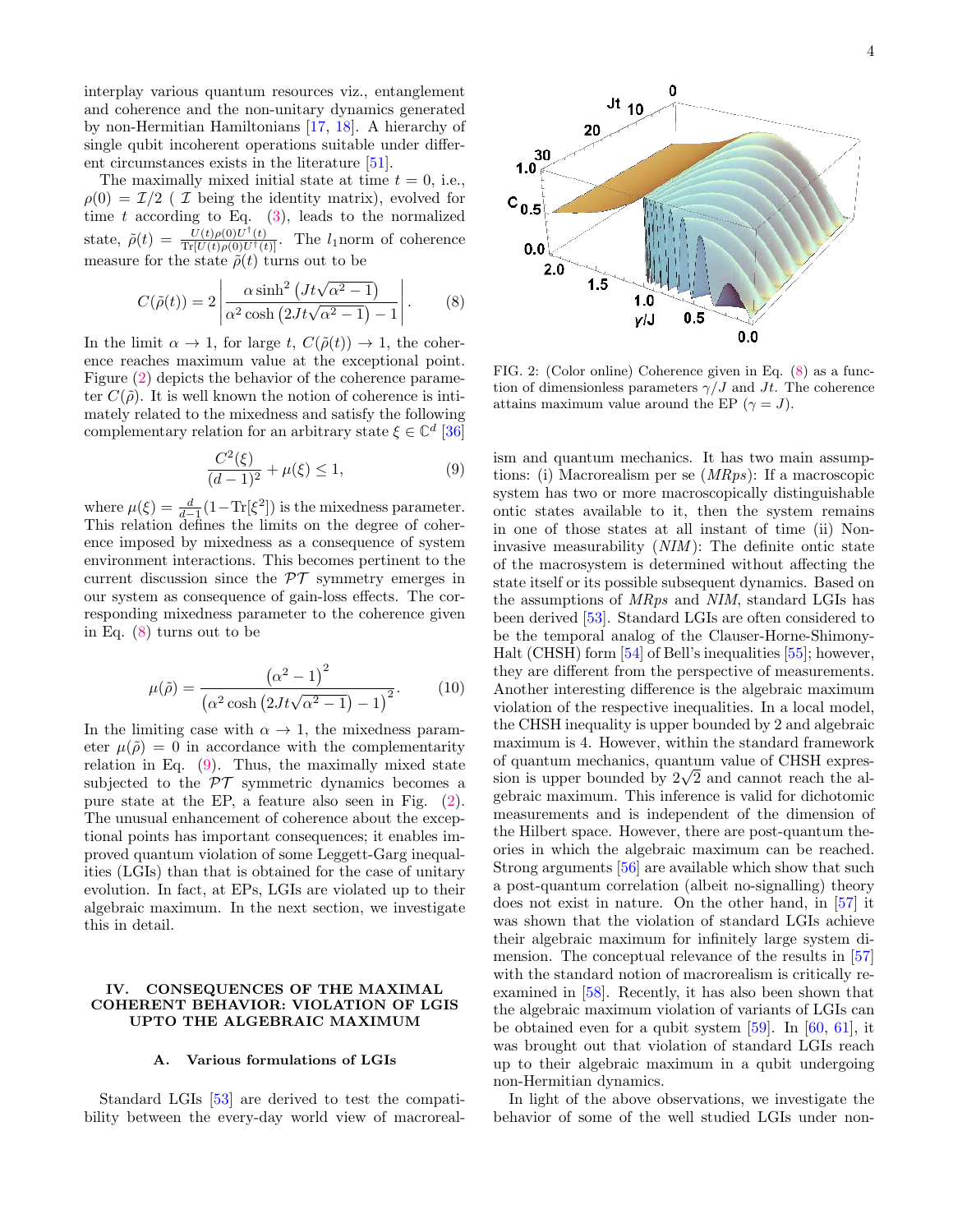Hermitian dynamics governed by Hamiltonian, Eq. (1). The standard procedure involves choosing a dichotomic observable  $\hat{M}$  and computing its two time averages or correlation functions. The assumptions of MRps and NIM put restrictions on some specific combinations of these two time correlation functions (or the combinations of probabilities). The standard LGI involves the computation of the two time correlation function defined as  $C_{ij} = \langle M(t_i)M(t_j) \rangle$ , where the average is taken with respect to the state at initial time  $t_i$ . Considering the measurements of the observable  $M$  made on macroscopic system at times  $t_1$ ,  $t_2$ , and  $t_3$  ( $t_3 > t_2 > t_1$ ), which in turn implies the measurements of the observables  $M_1$ ,  $M_2$ , and  $M_3$  respectively, the simplest LGI reads

$$
K = C_{12} + C_{23} - C_{13}, \t\t(11)
$$

such that  $-3 \leq K \leq 1$ . We will often refer to K as the Leggett-Garg (LG) parameter whose quantum expression will be denoted by  $K_Q$ , such that a violation of above inequality means  $K_Q > 1$  or  $K_Q < -3$  or both. It is well known that in unitary quantum mechanics, the optimal value of LG expression  $K_Q$  is 1.5, independent of quantum state.

As discussed above, probabilistic formulations of LGI, for example, the Wigner form, which is stronger than the standard LGIs, has been developed. They can be derived from the assumptions of joint probability and non-invasive measurability. From the pair-wise statistics of the measurements and by invoking the non-negativity of the probability, Wigner form of LGIs can be obtained as

$$
P(m_2, m_3) - P(-m_1, m_2) - P(m_1, m_3) \le 0, \quad (12)
$$

$$
P(m_1, m_3) - P(m_1, -m_2) - P(m_2, m_3) \le 0, \quad (13)
$$

$$
P(m_1, m_2) - P(m_2, -m_3) - P(m_1, m_3) \le 0. \tag{14}
$$

One can obtain 24 Wigner form of LGIs from inequalities  $(12-14).$ 

It has recently been shown that Wigner form of LGIs are not only inequivalent but also stronger than the standard LGIs [41, 42, 62]. This inequivalence can be shown using the moment expansion of pair-wise probability in quantum theory. We refer interested reader to Ref.[62? for detailed discussion. Now, we probe standard and Wigner form of LGIs in  $\mathcal{PT}$  symmetric dynamics.

#### B. Quantum violation of LGIs

For our purpose, we choose the qubit observable  $M =$  $\sigma_y$ , the Pauli-y matrix. The same observable will be measured at three different times  $t_1$ ,  $t_2$  and  $t_3$ . Initializing our system, at  $t = 0$ , the maximally mixed state  $\rho(0) = \mathcal{I}/2$ , the state evolves according to Eq. (3) giving  $\tilde{\rho}(t) = \frac{U(t)\rho(0)U^{\dagger}(t)}{\text{Tr}[U(t)\rho(0)U^{\dagger}(t)]}.$ 

For the model considered here, the quantum expression of the standard LG expression for Eq. (11) turns out to be

$$
K_Q = \langle \sigma_y(t_1)\sigma_y(t_2)\rangle + \langle \sigma_y(t_2)\sigma_y(t_3)\rangle - \langle \sigma_y(t_1)\sigma_y(t_3)\rangle.
$$
\n(15)

The two time correlations  $\langle \sigma_y(t_i) \sigma_y(t_j) \rangle$  can be expressed in terms of joint probabilities  $p({}^a t_i, {}^b t_j)$  of obtaining outcome a at b at times  $t_i$  and  $t_j$ , respectively, with  $a, b \in \{\pm 1\}$ 

$$
\langle \sigma_y(t_i)\sigma_y(t_j)\rangle = \sum_{a,b=\pm 1} ab \ p({}^a t_i,{}^b t_j). \tag{16}
$$

The joint probabilities can be computed as

$$
p({}^{a}t_{i}, {}^{b}t_{j}) = \text{Tr}\{\Pi^{b}U(t_{j}-t_{i})\Pi^{a}\rho(t_{i})\Pi^{a}U^{\dagger}(t_{i}-t_{j})\}. (17)
$$

Here,  $\rho(t_i) = U(t_i) \rho(0) U^{\dagger}(t_i) / \operatorname{Tr}[U(t_i) \rho(0) U^{\dagger}(t_i)]$  is the normalized state at time  $t_i$ . By using Eqs. (4) and  $(17)$ , the quantum LG expression  $K_Q$  from Eq.  $(15)$  can be calculated as

$$
K_Q = \sum_{n=0}^{9} \frac{1}{N} c_n \cosh(2n\Theta).
$$
 (18)

with

$$
\Theta = \tau \sqrt{\alpha^2 - 1}, \quad \tau = J(t_2 - t_1) = J(t_3 - t_2), \quad (19)
$$

and

$$
c_0 = 16\alpha^2 + 26\alpha^4 - 44\alpha^6 + 12\alpha^8,
$$
  
\n
$$
c_1 = 64 - 104\alpha^2 + 20\alpha^4 + 28\alpha^6 - 14\alpha^8,
$$
  
\n
$$
c_2 = 4(-8 - 8\alpha^2 + 23\alpha^4 - 15\alpha^6 + 6\alpha^8),
$$
  
\n
$$
c_3 = 2(-16 + 24\alpha^2 + \alpha^4 - 5\alpha^6),
$$
  
\n
$$
c_4 = 8(6 - 3\alpha^2 - 6\alpha^4 + 2\alpha^6),
$$
  
\n
$$
c_5 = -24 + 16\alpha^2 + 14\alpha^4,
$$
  
\n
$$
c_6 = 4\alpha^2 - 4\alpha^4 + 8\alpha^6,
$$
  
\n
$$
c_7 = 12\alpha^2 - 13\alpha^4 - 2\alpha^6,
$$
  
\n
$$
c_8 = -2\alpha^2 - 4\alpha^4 + 4\alpha^6, \quad c_9 = \alpha^4.
$$
\n(20)

Also,

$$
N = (-1 + \alpha \cosh 2\Theta)(-1 + \alpha \cosh 4\Theta)
$$
  
×  $(-1 + \alpha^2 \cosh 2\Theta)(-1 + \alpha^2 \cosh 4\Theta)$   
×  $(1 + \alpha \cosh 2\Theta)(1 + \alpha \cosh 4\Theta),$  (21)

which arises from time normalization of state in Eq.  $(17)$ in the calculation of  $K_Q$ . As already mentioned that the optimal value of  $K_Q$  in unitary quantum theory is upper bounded by 1.5. We show that in  $\mathcal{PT}$  symmetric evolution the value of  $K_Q$  can be beyond this limit. As an example, for the values of  $J = 0.6$ , and  $\gamma = 0.5$ , i.e.,  $\alpha = 0.9$  (hence, in the  $\mathcal{PT}$  symmetric region), the maximum value of  $K_Q$  is found to be 2.54. However,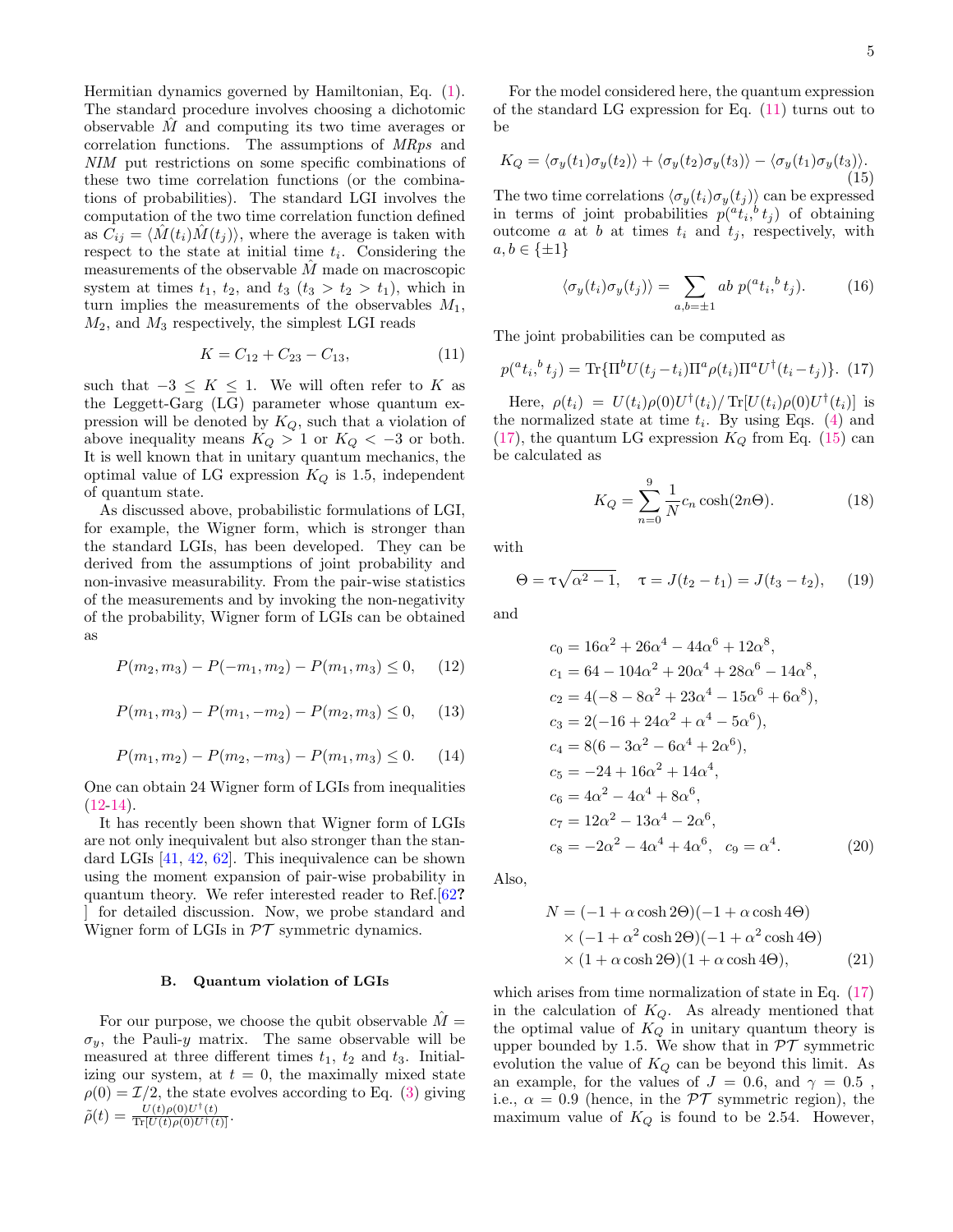

FIG. 3: (Color online) Standard LGIs as defined in Eq.(11) and Wigner (inequality(12)) form of LGIs are plotted with respect to the dimensionless parameter  $\tau = J(t_2 - t_1) = J(t_3 - t_2)$  and  $\alpha = \gamma/J$ . The plots in the bottom panel bring out, in a more clear manner, the behavior at the EP, i.e.,  $\alpha = 1$ . At this point LGIs achieve their algebraic maximum.

when  $J \to \gamma$  ( $\alpha \to 1$ ), the quantum value of standard LGI approaches to its algebraic maximum 3, as depicted in Figure 3.

The algebraic maximum can be obtained if and only if first two correlations in Eq.  $(15)$  are equal to  $+1$  and the third correlation is −1. Now, a mixed state  $\rho(0) = \mathcal{I}/2$ subjected to the dynamics generated by the time evolution operator in Eq. (4), becomes a pure state at a later time  $t_1$ , which is an eigenstate of  $\sigma_y$  with eigenvalues  $-1$ . A measurement is now made at time  $t_1$  and the post-measurement state is evolved to time  $t_2$ . At the EP, this state coincides with the state at time  $t_1$  leading to  $\langle \sigma_y(t_1)\sigma_y(t_2)\rangle = 1$ . Same explanation holds for  $\langle \sigma_y(t_2) \sigma_y(t_3) \rangle = 1$ . However, the time evolution of the post-measurement state at  $t_1$  to some later time  $t_3$ , such that  $t_3 - t_1 = 2(t_2 - t_1)$ , leads to the state of the system which is an eigenstate of  $\sigma_y$  with eigenvalue +1. Consequently, the correlation  $\langle \sigma_y(t_1) \sigma_y(t_3) \rangle = -1$ , and the sum of all the three correlations reaches the algebraic maximum of 3. This is corroborated by Fig. (4) which depicts the variation of the two time correlation functions with respect to the time separation  $\tau$ .

Next, in order to study the Wigner form of LGI, we make use of inequality  $(12)$ , which represents a set of eight inequalities for different combinations of values  $m_1, m_2, m_3 \in {\pm 1}$ . We choose a particular inequality for which  $m_1 = +1$ ,  $m_2 = -1$  and  $m_3 = -1$ , that is

$$
W = P(m_2 = -1, m_3 = -1) - P(-m_1 = -1, m_2 = -1) - P(m_1 = +1, m_3 = -1) \le 0.
$$
 (22)

Using Eq. (17) to calculation the joint probabilities, the quantum expression of Wigner form of LGI, which we



FIG. 4: (Color online) Depicting the two time correlation functions  $C_{ij} = \langle \sigma_y(t_i) \sigma_y(t_j) \rangle$  with respect to (dimensionless) time separation  $\tau = J(t_j - t_i)$  around the excetional point.

denote by  $W_Q$ , is given by

$$
W_Q = \frac{1}{2} \left[ \frac{(\alpha + 1)^2 (\alpha \cosh(4\tau \sqrt{\alpha^2 - 1}) - 1) \cosh^2(\tau \sqrt{\alpha^2 - 1})}{(\alpha \cosh(2\tau \sqrt{\alpha^2 - 1}) + 1)(\alpha^2 \cosh(4\tau \sqrt{\alpha^2 - 1}) - 1)} - \frac{(\alpha + 1)^2 \cosh^2(2\tau \sqrt{\alpha^2 - 1})(\alpha \cosh(2\tau \sqrt{\alpha^2 - 1}) - 1)}{(\alpha^2 \cosh(2\tau \sqrt{\alpha^2 - 1}) - 1)(\alpha \cosh(4\tau \sqrt{\alpha^2 - 1}) + 1)} - \frac{(\alpha^2 - 1) \sinh^2(\tau \sqrt{\alpha^2 - 1})(\alpha \cosh(2\tau \sqrt{\alpha^2 - 1}) + 1)}{(\alpha \cosh(2\tau \sqrt{\alpha^2 - 1}) - 1)(\alpha^2 \cosh(2\tau \sqrt{\alpha^2 - 1}) - 1)} \right]. (23)
$$

For the same values of the parameters in  $\mathcal{PT}$  symmetry region considered in the standard LG case, i.e.,  $J = 0.6$ and  $\gamma = 0.5$ , the maximum quantum violation of Wigner form of LGIs is obtained as 0.84. At the EP  $(\alpha = 1)$ , the optimal value of  $W_Q$ , given by Eq. (23), achieves the algebraic maximum 1. Thus, the violation of both the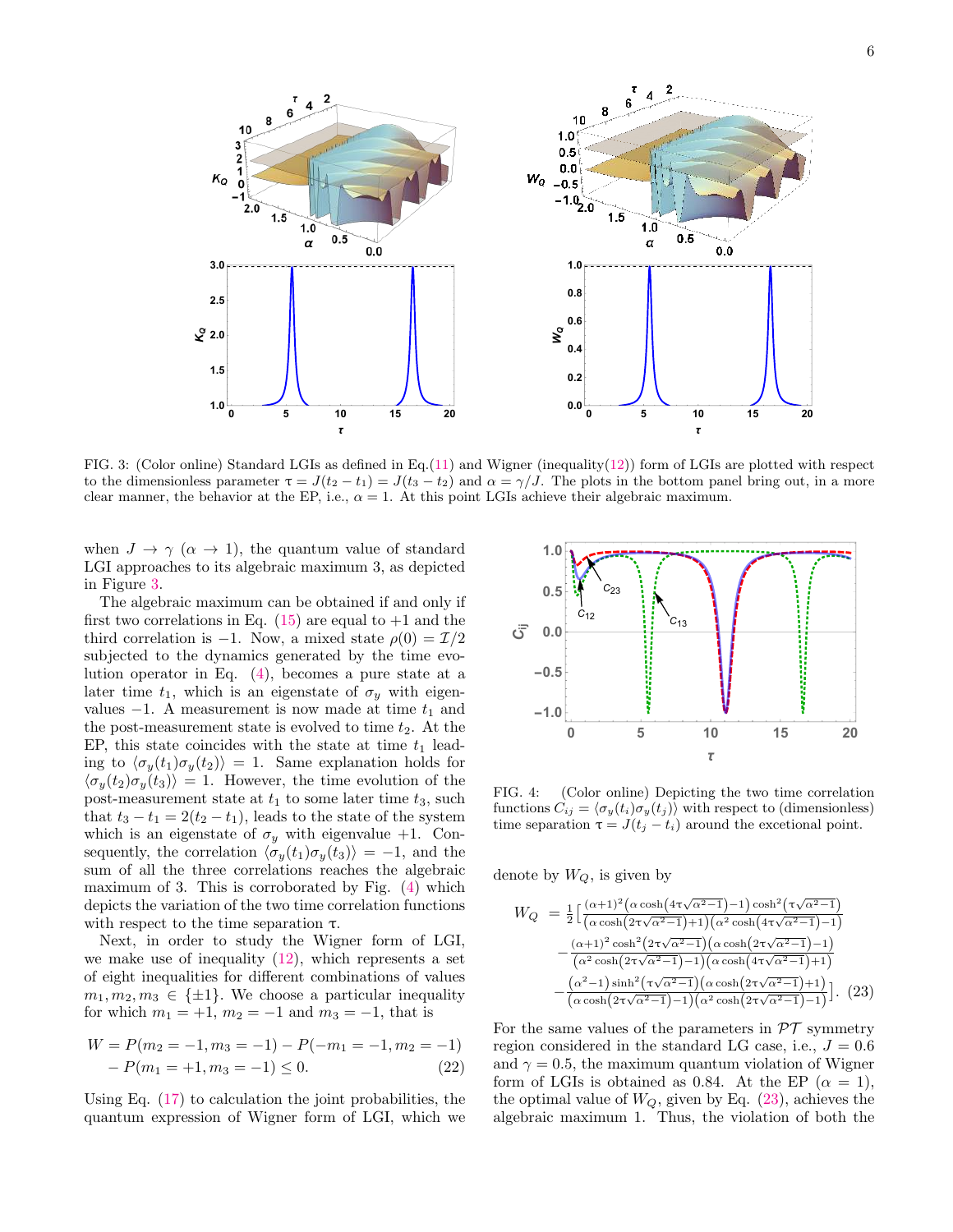standard and the Wigner form of LGIs reaches up to the algebraic maximum, as depicted in Fig. (3). Taken in conjunction with the behavior of coherence at the EP, it emerges that in  $\mathcal{PT}$  symmetric dynamics, the maximal enhancement of coherence near the exceptional point leads to the violation of various formulations of LGIs up to the algebraic maximum.

### V. SUMMARY AND CONCLUSION

The  $\mathcal{PT}$  symmetric systems exhibit intriguing behavior around the exceptional points (EPs)−the points of coalescence of both eigenvalues as well as eigenvectors. The EPs differ from the diabolic points in Hermitian systems where only eigenvalues show coalescence. We started with a non-Hermitian  $\mathcal{PT}$  symmetric system and showed that it can be viewed as a Hermitian system in a higher dimensional Hilbert space using Nimark dilation theorem. Interestingly, it is found that a maximally mixed state acquires coherence when subjected to such non-Hermitian dynamics. The  $l_1$  square norm based measure of coherence exhibits very distinct behavior in  $\mathcal{PT}$ symmetric and  $\mathcal{PT}$  symmetry broken phases with recurrent behavior in the former case, Fig. $(2)$ . Near the EPs, the coherence shows unconventional enhancement and reaches its maximum value, obeying the complementary relation of coherence and mixedness parameters at this point.

The enhancement in the coherence about EPs can have interesting consequences. We show its impact on the degree of violation of Leggett-Garg inequalities (LGIs). The quantum violation of various formulations of LGIs

- [1] M. Livio, Nature 490, 472 (2012).
- [2] S. Weinberg, The New York Review of Books https://www.nybooks.com/articles/2011/10/27/ symmetry-key-natures-secrets/ (2011).
- [3] C. M. Bender and S. Boettcher, Phys. Rev. Lett. 80, 5243 (1998).
- [4] Y. Xing, L. Qi, J. Cao, D.-Y. Wang, C.-H. Bai, H.-F. Wang, A.-D. Zhu, and S. Zhang, Phys. Rev. A 96, 043810 (2017).
- [5] E. Teller, The Journal of Physical Chemistry 41, 109 (1937), https://doi.org/10.1021/j150379a010 .
- [6] A. Zyablovsky, A. P. Vinogradov, A. A. Pukhov, A. V. Dorofeenko, and A. A. Lisyansky, Physics-Uspekhi 57, 1063 (2014).
- [7] V. V. Konotop, J. Yang, and D. A. Zezyulin, Rev. Mod. Phys. 88, 035002 (2016).
- [8] L. Feng, R. El-Ganainy, and L. Ge, Nature Photonics 11, 752 (2017).
- [9] S. Longhi, EPL (Europhysics Letters) 120, 64001 (2018).
- [10] R. El-Ganainy, K. G. Makris, M. Khajavikhan, Z. H. Musslimani, S. Rotter, and D. N. Christodoulides, Nature Physics 14, 11 (2018).

Recently, efforts have been made to use LGIs to identify the order-disorder quantum phase transitions [63], characterization of quantum transport [64] and to distinguish the topological phase transitions [65]. The current work adds to the list of nontrivial phenomena about the EPs, and can have potential applications in carrying out tasks where quantum coherence plays a fundamental role. The present work may be extended to the higher dimensional discrete spaces. It would also be interesting to look for the interplay of  $\mathcal{PT}$  symmetry and LGI violations in the context of continuous infinite dimensional systems [17]. Futher, alternative methods for dealing with non-Hermitian systems like Krein space formalism [66] can be used instead of the effective Hamiltonian approach.

for  $\tau = \pi/6$ .

#### Acknowledgments

JN's work was supported by the project "Quantum Optical Technologies" carried out within the International Research Agendas programme of the Foundation for Polish Science co-financed by the European Union under the European Regional Development Fund. SK is supported by the Ministry of Science & Technology (Grant no. 109-2811-M-006 - 513). AKP acknowledges the support from the project DST/ICPS/QuEST/2018/Q-42.

- [11] C. M. Bender, D. C. Brody, and H. F. Jones, *Phys. Rev.* D **70**, 025001 (2004).
- [12] I. Rotter, Journal of Physics A: Mathematical and Theoretical 42, 153001 (2009).
- [13] J. Heinrichs, *Phys. Rev. B* 63, 165108 (2001).
- [14] R. El-Ganainy, K. G. Makris, D. N. Christodoulides, and Z. H. Musslimani, Opt. Lett. 32, 2632 (2007).
- [15] G. S. Agarwal and K. Qu, Phys. Rev. A 85, 031802 (2012).
- [16] L. Zhang, G. S. Agarwal, W. P. Schleich, and M. O. Scully, Phys. Rev. A 96, 013827 (2017).
- [17] J. Naikoo, K. Thapliyal, S. Banerjee, and A. Pathak, Phys. Rev. A 99, 023820 (2019).
- [18] J. Naikoo, S. Banerjee, and A. Pathak, Phys. Rev. A 100, 023836 (2019).
- [19] K. G. Makris, R. El-Ganainy, D. N. Christodoulides, and Z. H. Musslimani, Phys. Rev. Lett. 100, 103904 (2008).
- [20] J. Liang and S. Zhi, Communications in Theoretical Physics 54, 73 (2010).
- [21] L. Jin and Z. Song, Physical Review A 84, 042116 (2011).
- [22] Z. Lin, H. Ramezani, T. Eichelkraut, T. Kottos, H. Cao, and D. N. Christodoulides, Phys. Rev. Lett. 106, 213901